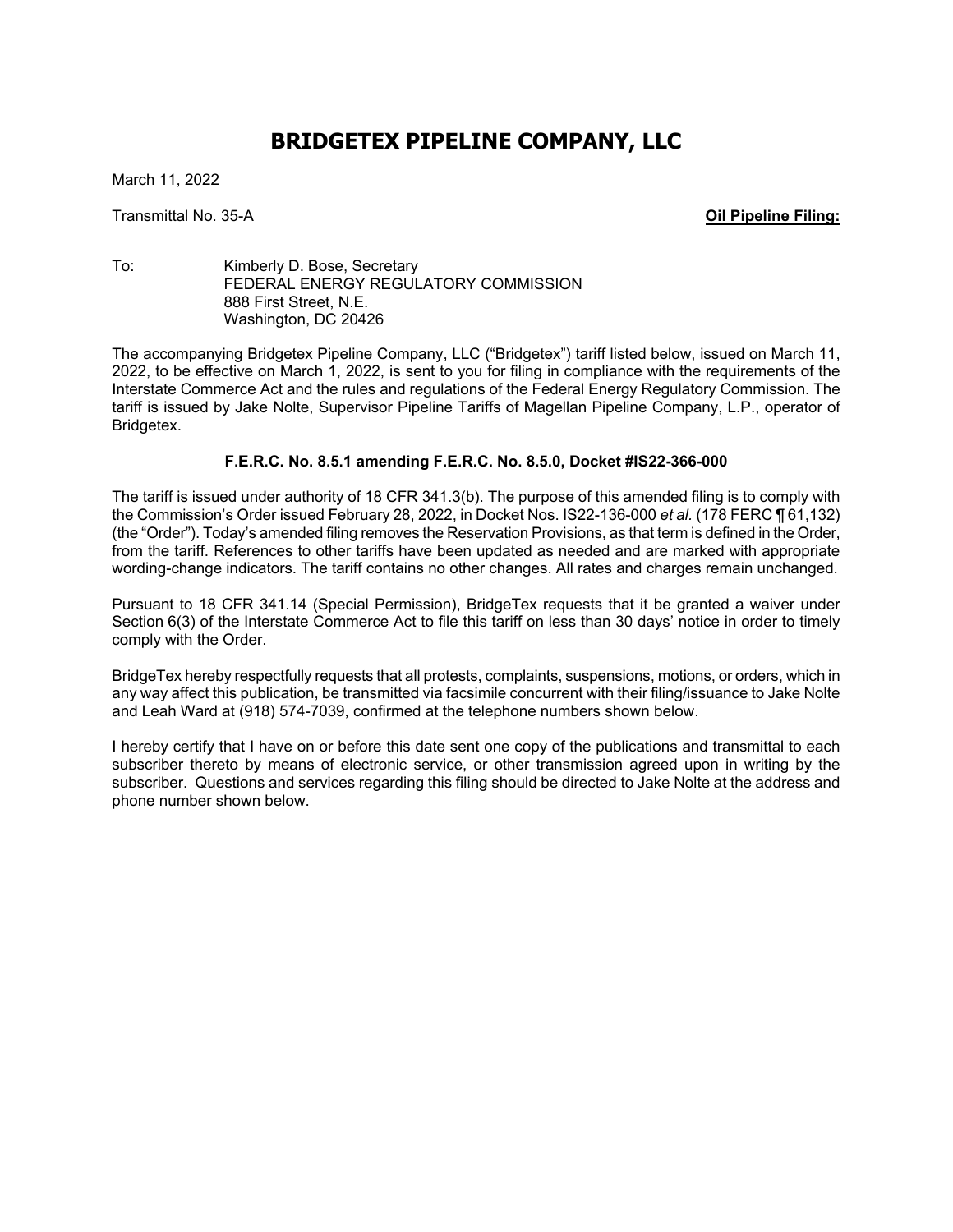Respectfully submitted,

Jane Note

Uake Nolte<br>
Supervisor, Pipeline Tariffs<br>
Senior Coul Magellan Pipeline Company, L.P., operator Magellan Pipeline Contract BridgeTex Pipeline Contract Company, LLC<br>
One Williams Center Company, LLC<br>
One Williams Center Company, COME One Williams Center<br>Tulsa, OK 74172 Tulsa, OK 74172 Tulsa, OK 74172

Senior Counsel & Director, Compliance & Ethics Magellan Pipeline Company, L.P., operator Magellan Pipeline Company, L.P., operator (918) 574-7835